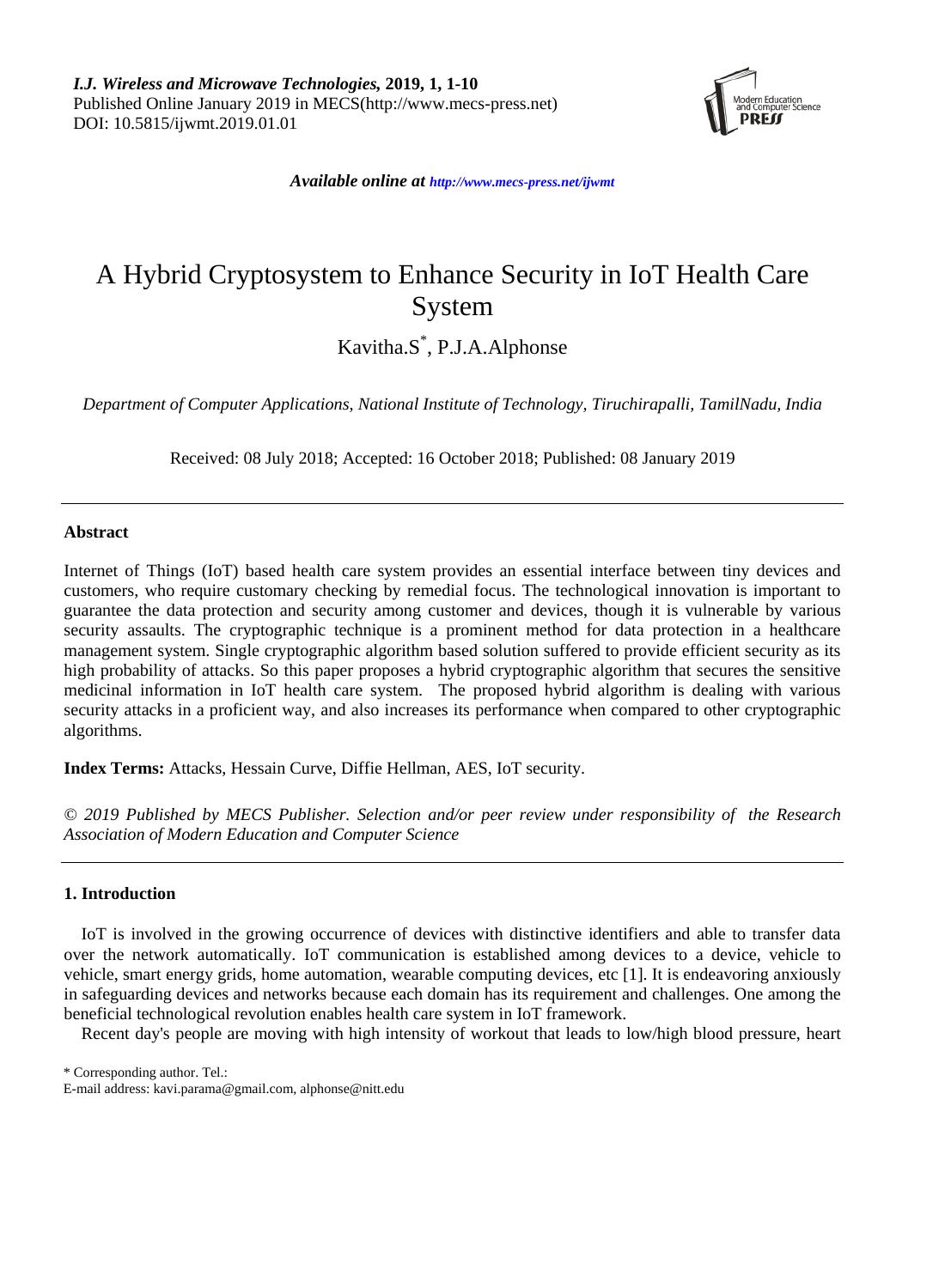attack, stroke, mental stress, etc. It is imperative to search out a solution for these diseases in place through an IoT health care system. When the patient connected with an IoT health monitoring system, they get immediate action from hospital/staff through suggesting drugs or an ambulance to take care of them. Data about health care system is more sensitive, that it should be secured, because there is a probability of data corruptions and mislead by attackers [2].

The consequence absent of security in the health care system leads to permanent health, loss of the patient, they are unable to get immediate health care attention [3, 4]. The existing cryptographic algorithms are focused on ensuring security in particular infrastructure and safeguard the available services. But the design and management of IoT framework are vulnerable due to the wide range of security threats and attacks [5, 6]. Those security issues and ever-changing attacks can't be managed by a single cryptographic algorithm [7] in spite of that, and the security system must empower and ensure that data will be traveling over trusted nodes. The better level of security achieved through the selection of cryptographic algorithm that depends on the devices connected in the IoT environment. Therefore, this paper introduces a hybrid cryptographic algorithm to enhance security system, combines symmetric and asymmetric hybrid cryptographic algorithms to handle security issues efficiently.

The rest of the paper organized as follows, Section II discusses various algorithms applied in IoT health care system to handle security issues. Section III represents the working procedure of end-to-end security system and also explains the structure of the proposed hybrid algorithm. Section IV discuss the superiority of the proposed algorithm performance analyses by experimental results. Section V explained the efficiency of the proposed hybrid algorithm against the various security attacks in IoT Environment. Section VI Concludes the proposed work.

## **2. Related Work**

This section reviews the current IoT healthcare security issues at different levels. Besides, various techniques and cryptographic algorithms were used to improve the health data security in IoT.

The secure IoT gateway architecture tries to provide solution to the domain of electronic healthcare system concern. It addresses the communication interoperability issues of aggregated sensor data which was solved using Public Key Cryptography(PKC) algorithm[8]. An article [9] describes the optimized Elliptic Curve Cryptography(ECC) implementation over the IoT heterogeneous network. An optimization achieved in scalar multiplication by recovering x co-ordinate representation of the Edwards curve. Besides, the key negotiation protocol demonstrates the usability of Elliptic Curve Diffie Hellman(ECDH) implementation.

The analysis of different arithmetic formulas applied in binary representation of generalized hessian curve. To measurement of time taken to compute arithmetic operations on the curve with small parameters, and it was concluding hessian curve requires less time computation, than other curves. As a result, the generalization of the scalar multiplication improved performance in IoT security [10]. There is need to design light weight algorithm in securing data management in the IoT health care system. So the proposed bilinear Diffie Hellman algorithm computes light weight data encryption, key word trapdoor generation and data recovery with efficient computation and less communication cost [2].

Distinctive way management strategies were introduced in the paper [1, 11] for Tiny ECC implementation and analyzed framework based on a non-optimized ECDH. The proposed lightweight encryption algorithm for Secure IoT handles 64-bit block cipher key to encrypt the data. In this algorithm, substantial security was obtained in the fifth round of the encryption process. It was implemented in hardware level low-cost 8-bit micro-controller compared with benchmark algorithms [12].

In 2016, implementation of RSA (Rivest- Shamir- Adleman) and ECDH algorithms in low power devices in IoT environment, and it concludes that ECDH is superior to the RSA regarding bandwidth required to transfer the data [6]. However, these single encryption procedures were failing to perform well for IOT network. In hybrid key technology was introduced for secure IOT which includes AES and ECC. It claimed that the hybrid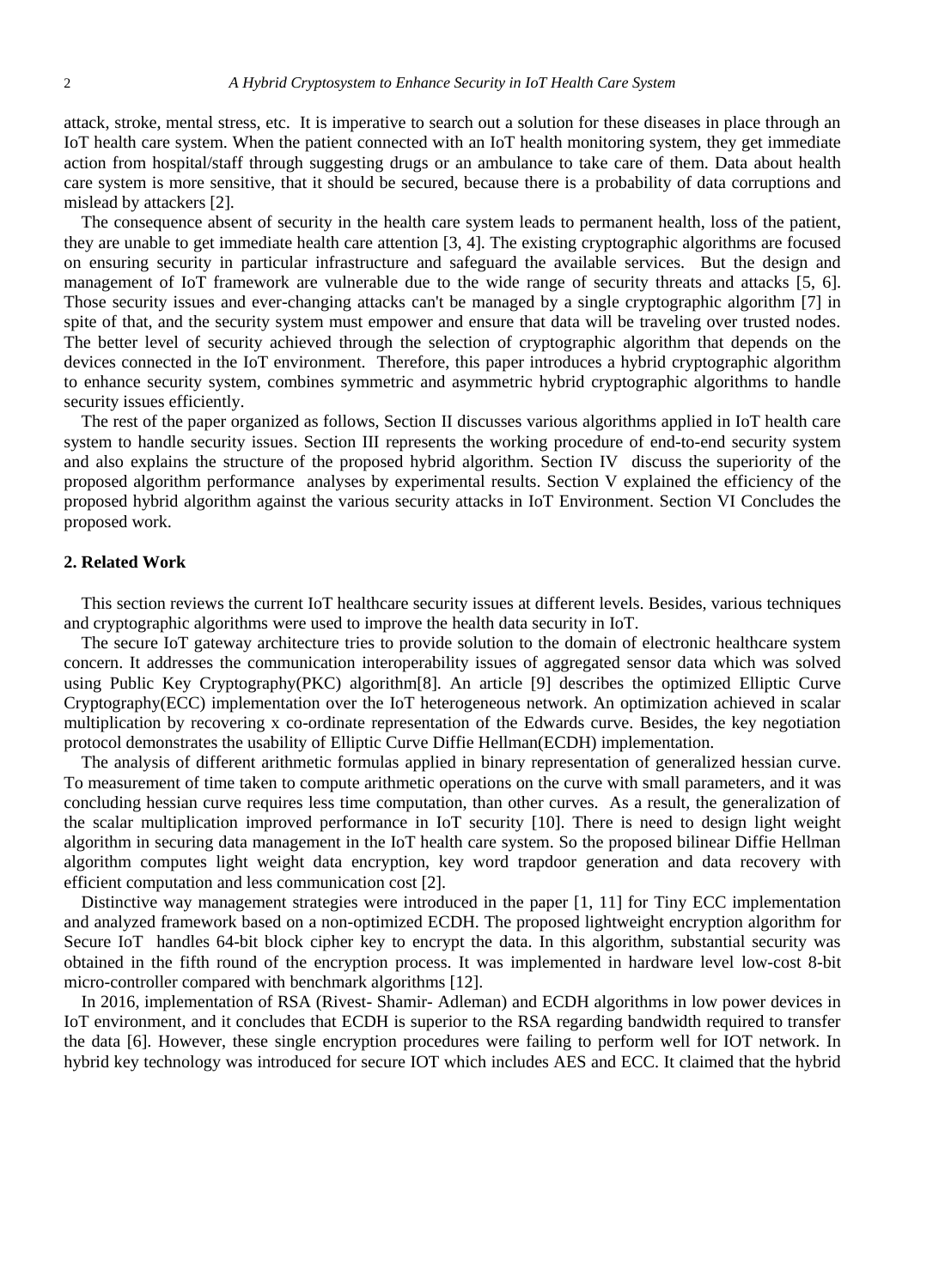cipher algorithm has easy calculation and achieves faster key distribution and provide a high level of security. Hence, ECC takes more time to compute scalar multiplication than the hessian curve cryptography [13].

Since various cryptographic algorithms were proposed to provide security in IoT there is an issue need to address. From the review analysis, providing the high level of protection with low computational complexity is a key challenging issue in IoT environment. Therefore an efficient hybrid algorithm is proposed to provide more reliable security with less computational cost than a single cryptographic algorithm.

#### **3. Proposed Work**

Due to communication limitations of IOT device security issues is motivated to provide high level of security by proposed algorithm and also essential to reduce the computational complexity of security system. The efficient security protection achieves through the twisted Hessian Curve (HC) cryptography, Diffie Hellman (DH) algorithm and Advanced Encryption Standard 128 bit (AES) algorithms. These algorithms are combined to form an efficient hybrid cryptographic system named as (AES\_DH)HC. The two phases of the proposed hybrid algorithm working procedure of AES\_HC and DH\_HC explained in Fig 1.

In the Proposed work, an (AES DH)HC hybrid algorithm implemented as symmetric and asymmetric cryptographic mechanism, and key generation process through by combining DH and HC follow by encryption of AES with HC. The selection of HC has efficient and less computation than ECC. Since known plaintext attack is one of the issues in AES, proposed work converts the plain text into (x,y) coordinates using HC and feed these coordinates as input to AES.

Thus the key generation process of the prominent DH algorithm is powerful, computational complexity of the algorithm is exponential. Therefore, computational complexity of the DH key generation algorithm is reduced by DH combined with HC and named as DH\_HC. The DH\_HC algorithm generates the key at once, instead of processing at every round as in AES so, comparing the key generation of AES significantly reduced.

The implementation of AES algorithm initialized as a round key process which accomplished with a private and public key obtained from DH\_HC. Up to 9 rounds of AES, private key is used to process the cipher text, at the 10th round the public key is used to prepare the cipher text. Public and private key produced by combing DH\_HC replaces the AES key process. The issue noted in the symmetric AES, key encrypted by one of the asymmetric algorithms like RSA, DSA, then encrypted key to send to the concerned party. From this, viewed a symmetric key security hold by an asymmetric algorithm so, overcome this problem by introducing the asymmetric DH\_HC algorithm, which manipulates its private key (pr) and public key (pu) on-demand basis. The DH\_HC are structured as an AES rectangular array with four rows and number of columns for encryption and decryption process.

The security measures of confidentiality and integrity are obtained by an AES\_HC algorithm, and key exchange process is accomplished by DH\_HC between Router and sensors, which is overcome the disadvantage of HMAC based Key Derivation Function (HKDF) [14].

The twisted Hessian Curve in field K represented as an affine coordinate system:

$$
H_E: ax^3 + y^3 + 1 = dx
$$
\n<sup>(1)</sup>

Where a=1, d is in K. the equation (1) derives the additive and doubling formula to compute the scalr multiplication of HC.

Let  $p=(x_1,y_1)$  and  $q=(x_2, y_2)$  then compute  $r=p+q=(x_3,y_3)$  is given by the following equations.

$$
x_3 = \frac{x_1 - y_1^2 * x_2 * y}{a * x_1 * y_1 * x_2^2 - y_2}
$$
 (2)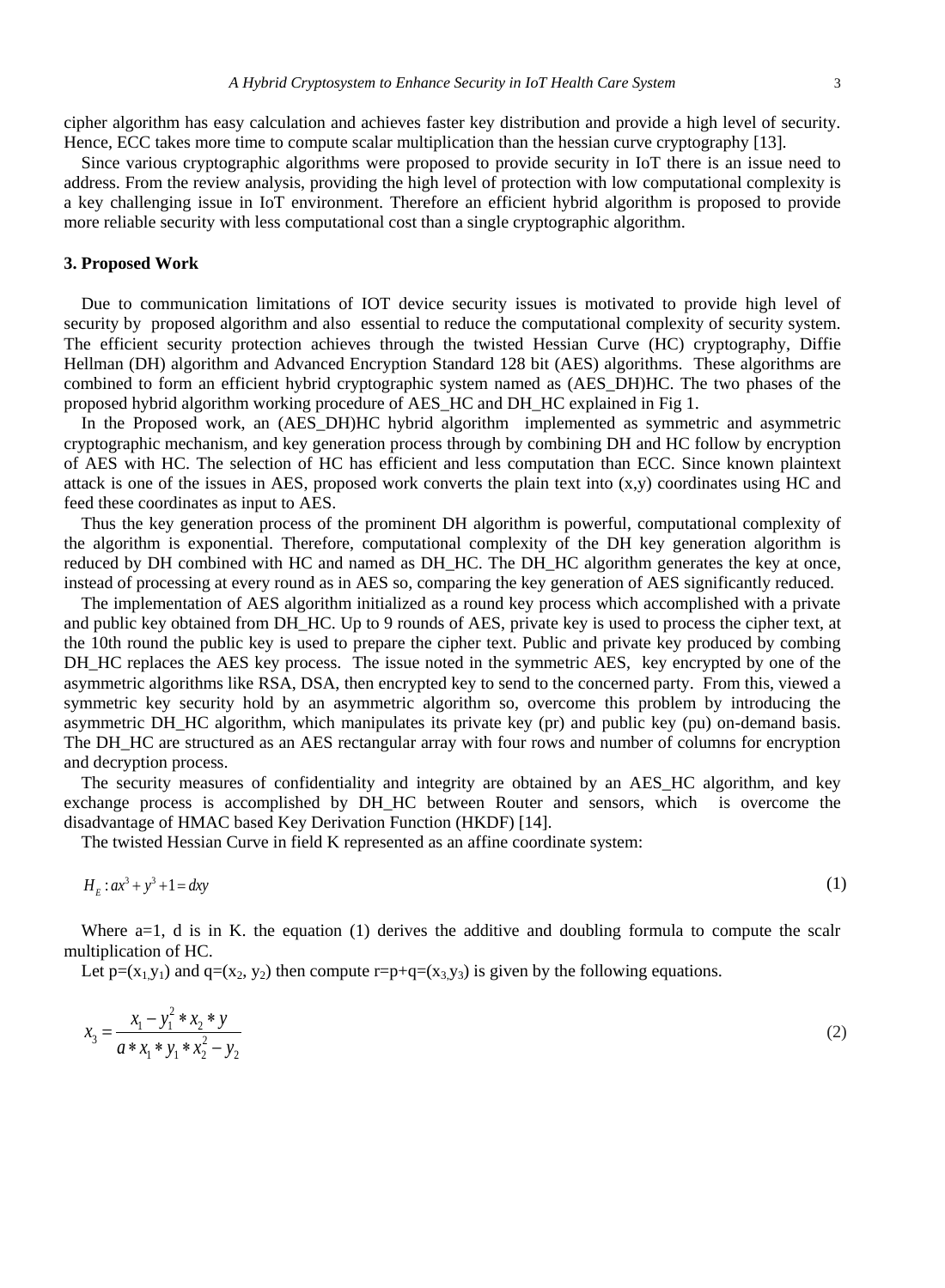$$
y_3 = \frac{y_1 * y_2^2 - a * x_1^2 * x_2}{a * x_1 * y_1 * x_2^2 - y_2}
$$
\n(3)

Let  $p=(x,y)$ , then  $2p=(x_1, y_1)$  is given by the following equations.

$$
x_1 = \frac{x - y^3 * x}{a * y * x^3 - y}
$$
\n(4)

$$
y_1 = \frac{y^3 - a * x^3}{a * y * x^3 - y}
$$
(5)

The above mentioned additive and doubling formulas used to find points on the curve. Due to Discrete Logarithmic Problem(DLP) in HCC which is very hard to break by the attacks.

The proposed hybrid algorithm (AES\_DH)HC working procedure accomplished through DH\_HC algorithm , Embed message on the curve algorithm, and (AES\_DH)HC algorithm.

# **Algorithm 1: DH\_HC**

Input: Equ $(1)$ , Ri, Si, G, p, a and d Output: private key Pr and public key Pu

- Random prime selection of  $kr \&$  ks used to calculate the public key
- Router R generates its Public key (PuR) and distribute to sensors S: PuR=kr\*G
- Sensor generates its Public key (PuS) and send to Router R: PuS=ks\*G
- Router calculates its Private Key, PrR=kr\*PuS
- Sensors calculate their Private key, PrS=kr\*PuR

## **Algorithm 2: Embed message on the curve**

Input : Equ $(1)$ , p, a, d and message M Output :  $(x,y)$  point representation of hessian curve

- Derive the points from hessian curve by prime p
- Convert the plaintext message into ASCII value of m1,m2,m3....mn
- Plot message on the curve by Computing hessian equation f(xm)
- check Whether f(xm) is a quadratic residue by Legendre symbol
- $\bullet$  If so, yn=sqrt(f(xm) mod p
- Then m1,m2,m3….mn of xm and yn are embed message points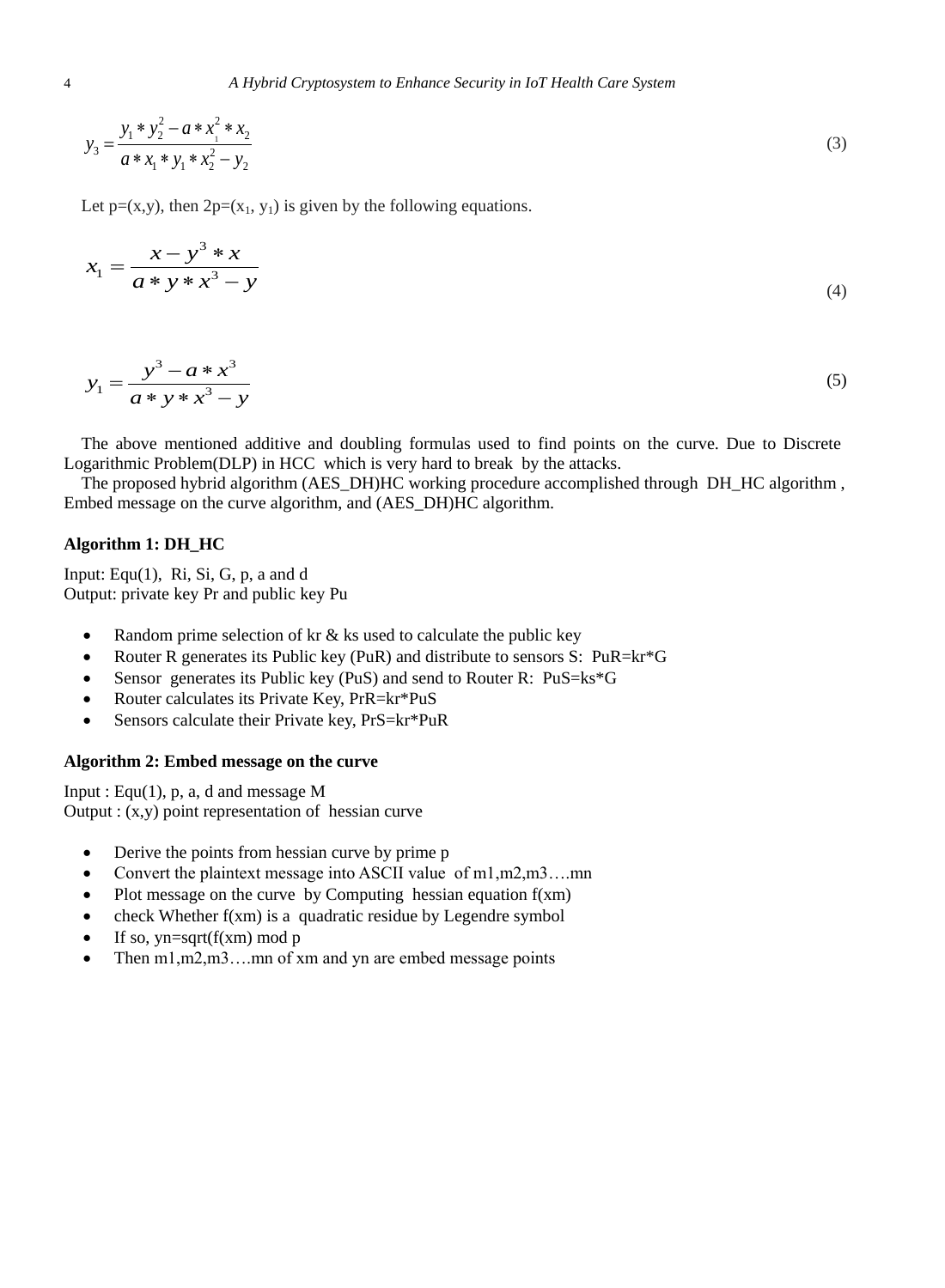

Fig.1. Structrure of Hybrid Algorithm (AES\_DH)HC

#### **Algorithm 3: Process of the hybrid algorithm of (AES\_DH)HC**

Input:  $(x,y)$  coordinates of the points Output: Encrypted cipher text of the message

- Phase I data are considered in X, Y coordinates
- Phase II Generation of Private and Public Keys from the DH HC algorithm
- Phase III -AES\_HC include the initial round public key to starting state array
- Calculation of sub-byte, shift rows, mix columns up to ninth round using Private key: Pr
- **Performance of the tenth round accomplished by public key :Pu**
- Considers the final state array out as cipher text End to End security establishment by hybrid algorithm (AES\_DH)HC

The following statements are used to establish end to end security in IOT health care system by hybrid algorithm.

End to End security establishment by hybrid algorithm (AES\_DH)HC

- Base Station (BS) initiates the on-demand routing for data collection
- Router R generates public key pu using DH\_HC and send to every sensors
- Each sensor encrypts its message using AES \_HC with pu, send it to its Cluster Head (CH)
- CH aggregates the collected encrypted messages and send it to the Router R
- Router R decrypts the message of CH and encrypts the clustered message before forwarded to BS
- BS forward the encrypted message from R to sender
- Finally PC decrypts the message by AES\_HC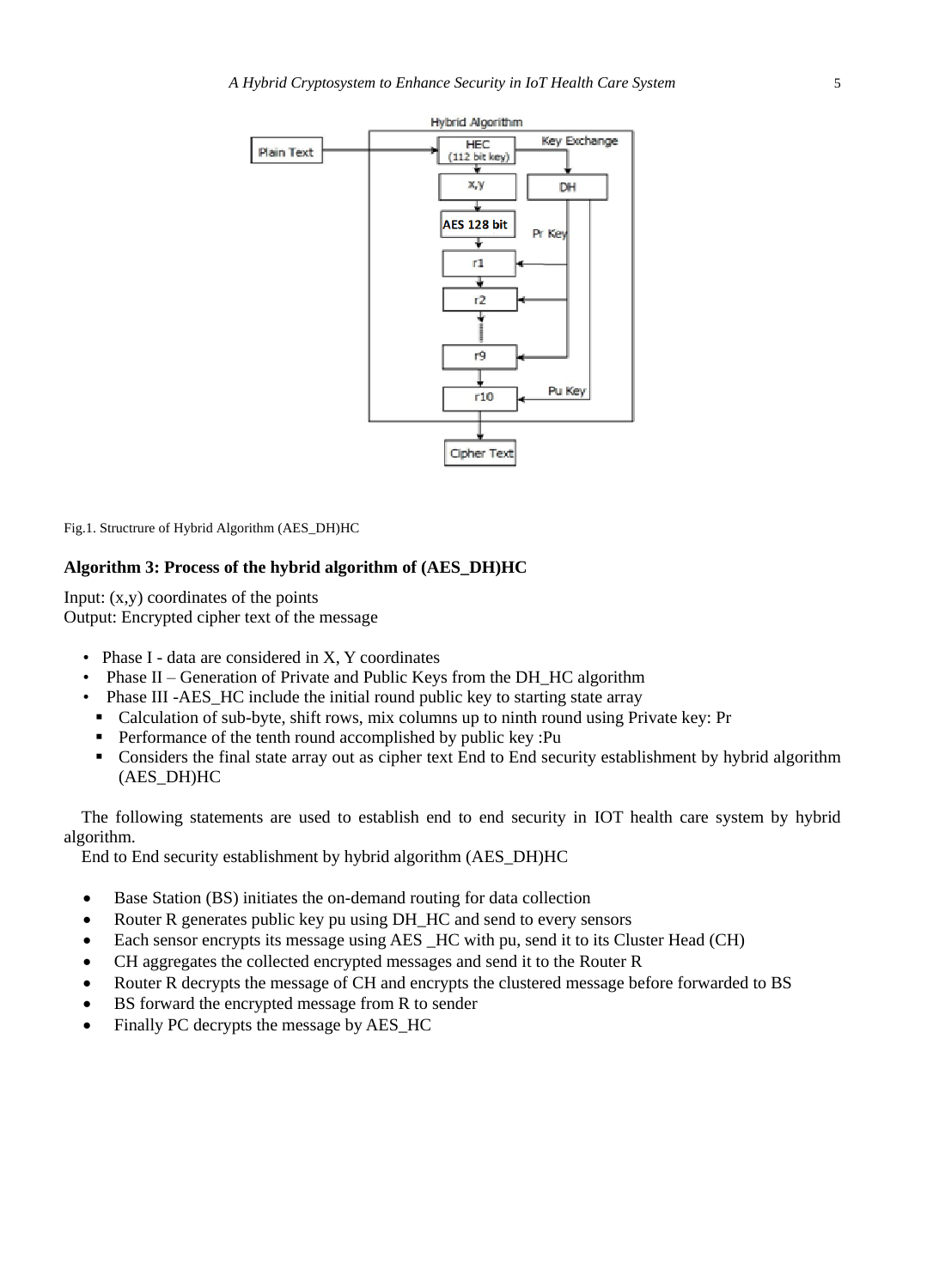The hybrid algorithm is categorized into three phases, and every phase implemented in Matlab. The prominent structure of AES algorithm implementation includes the process of the message as curve points, round key function, key generation, encryption and decryption. In AES\_HC, 10th round key process accomplished with the help of shared and public key of DH\_HC algorithm, shared key is used to complete 1 to 9 regular processes and 10th round completed by public key value follow by generating cipher text. In the proposed hybrid algorithm key is hard to break due to DLP in DH\_HC, which intern increases its performance significantly.

#### **4. Experimental Analysis**

The strength of the proposed security algorithm evaluated through the effect of a cipher on the entropy, computational complexity, and resource utilization. Also, memory utilization, Average Data Rate, throughput and computational time can be observed by process of key generation, encryption, and decryption.

## *A. Execution time*

The hybrid algorithm evaluated by the necessary parameters such as time taken to encrypt and decrypt the message as in given Table 1.which shows the minimum time to execute the hybrid algorithm(AES\_DH)HC so, it is proved that IOT environment requires a minimum amount of time to execute the proposed algorithm to offer noteworthy security.

## *B. Memory usage*

The deployment of IoT takes a significant role in memory utilization. Therefore a crucial DH\_HC generation algorithm is designed to generate an efficient key with the high level of security. Hence the memory utilization of proposed algorithm is evaluated using block size and key size, which is tabulated in Table 1. shows that comparison analysis Time taken to execute algorithms

| Algorithm   | Block size (KB) | Key size | Time (ms) | Ref paper        |
|-------------|-----------------|----------|-----------|------------------|
| AES         | 550             | 128      | 140       | [15] [16, 17]    |
| DH          | 2048            | 1024     | 682.6     | [16, 15]         |
| <b>ECDH</b> | 512             | 160      | 63        | [16, 17]         |
| AES HC      | 550             | 120      | 138       | [13, 17, 15, 16] |
| DH HC       | 1024            | 160      | 58        | [16, 13, 17]     |

Table 1. Comparison analysis Time Taken to execute algorithms

The algorithm execution based on blocksize, keysize and time is represented in fig2. The hybrid algorithm shows that less time than other individual algorithm execution time.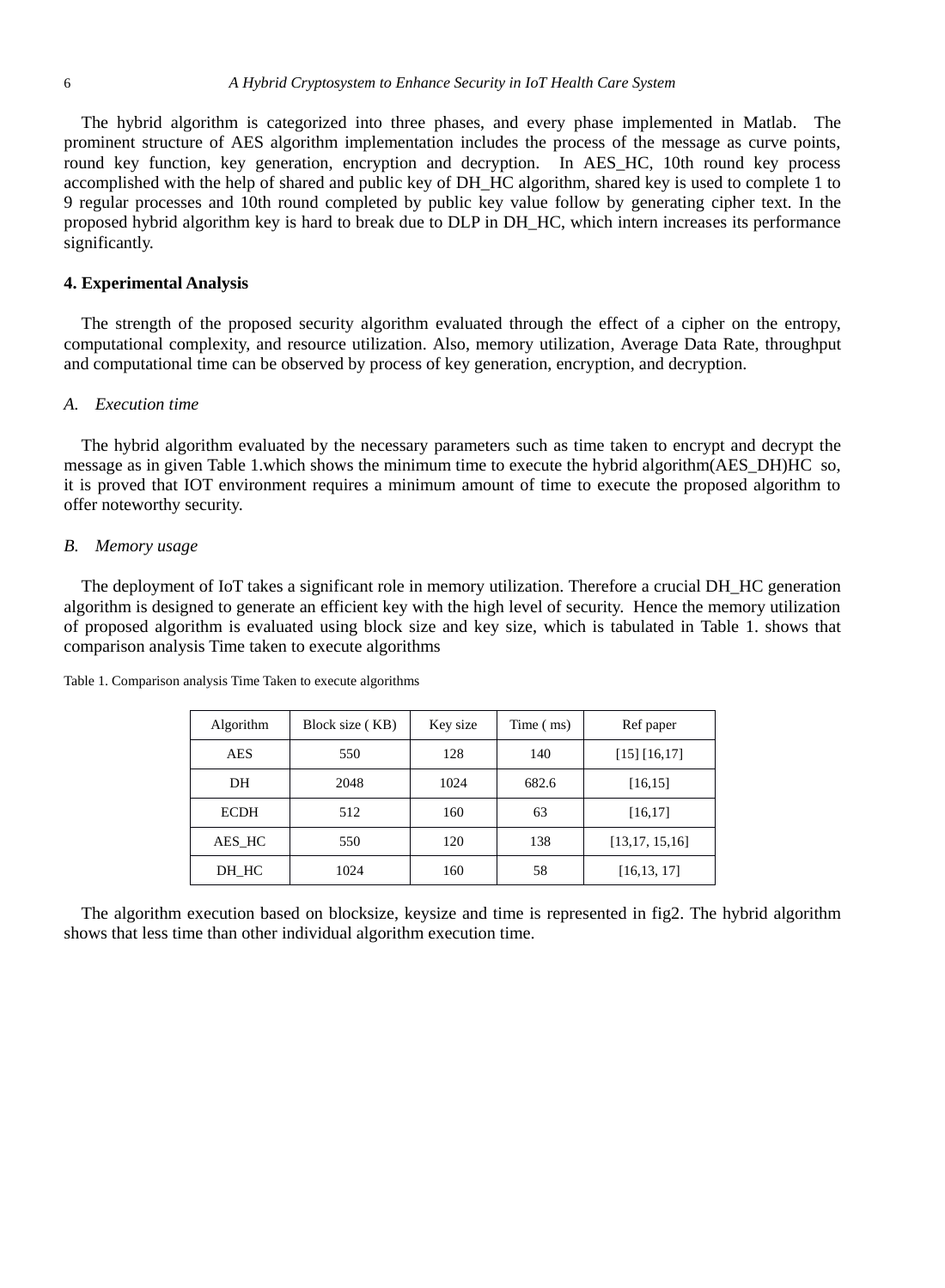

Fig.2. Algorithms in different data size.

The execution of  $(AES\_DH)HC$  algorithm is used to measure the Average Data Rate  $(AVD<sub>R</sub>)$  by different data sizes for encryption and decryption of the patient data value. Calculation of  $AVD<sub>R</sub>$  is mentioned message and time for execution in KB / seconds in time

$$
AVG_R = \frac{1}{tb} \sum_{i=1}^{tb} \frac{m_i}{t_i} \tag{6}
$$

Where tb is represents the total number of plain text,  $m_i$  message in KB and  $t_i$  time in seconds.

The performance of encryption algorithm measured through throughput, which measure speed of algorithm how much time of execution in time.

$$
T_{p} = \frac{N_{b}}{T}
$$
 (7)

Where  $N_b$  represents total plain text in KB measured, T is time to execute the encryption and decryption in seconds. The hybrid algorithm time taken for encryption and decryption is compared with [15]. The hybrid algorithm shows better performance through execution of different data size encryption and decryption.



Fig.3. Encryption and decryption with different data size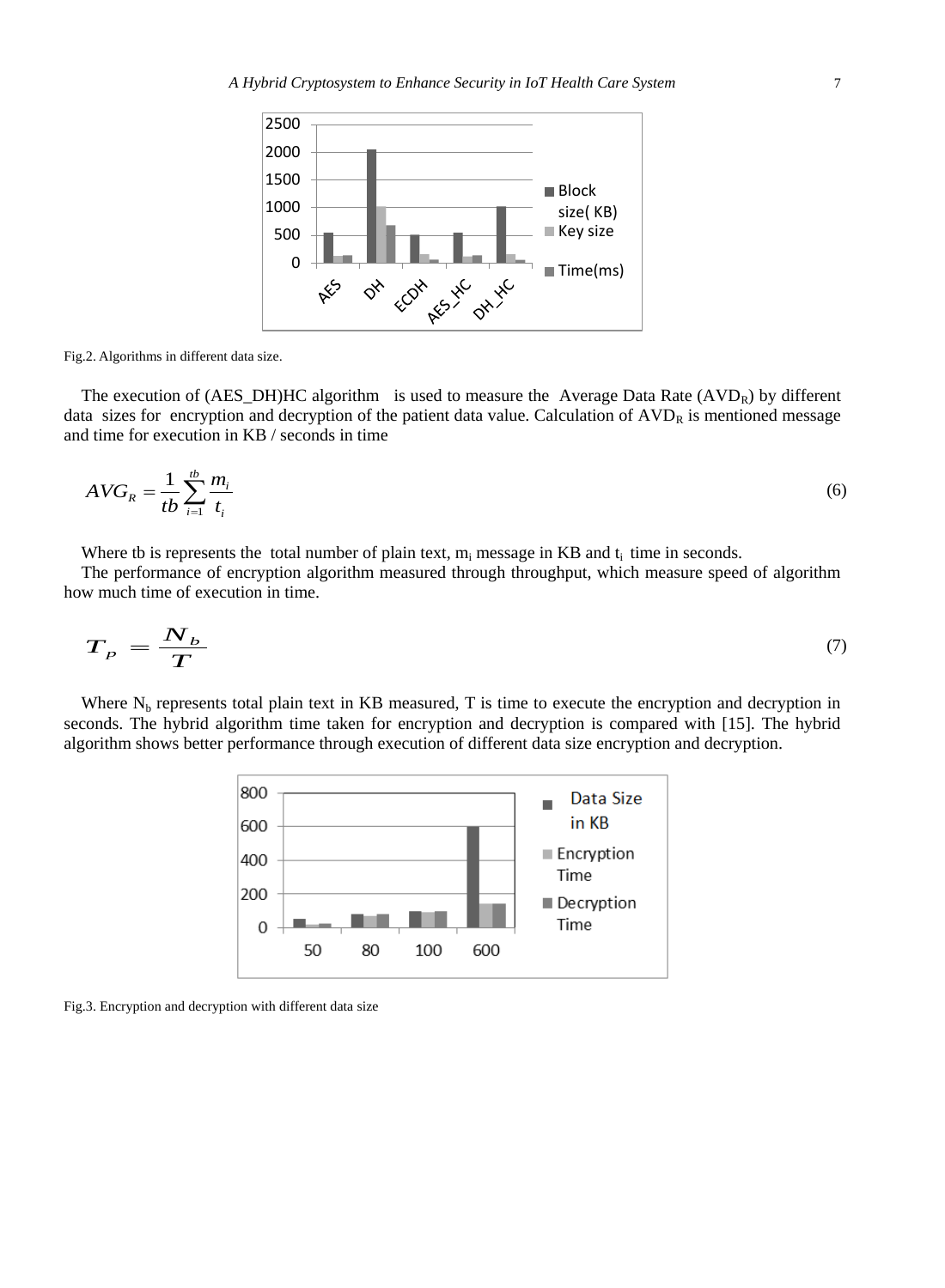| Data size in KB   | (AES DH) HC       |                   |  |  |
|-------------------|-------------------|-------------------|--|--|
|                   | <b>Encryption</b> | <b>Decryption</b> |  |  |
| 50                | 19.478            | 22.695            |  |  |
| 80                | 70.932            | 79.84             |  |  |
| 100               | 93.21             | 100.02            |  |  |
| 600               | 139.672           | 1425.023          |  |  |
| Average data rate | 1342.672          | 1453.0231         |  |  |
| Throughput        | 1.000842          | 2.05125           |  |  |

Table 2. Tabulation of average data rate and throughput based different data size.

The performance of the proposed hybrid algorithm is compared with current algorithms, concerning block size, key size and time taken to execute. From Table 1, it can be concluded that the time taken to execute AES\_HC and DH\_HC are minimum compared to AES and DH. Table 2 shows that  $AVG_R$  and  $T_p$  calculations are minimized than individual algorithms. Hence, it is proved that the proposed hybrid algorithm achieves the better level of security.

#### *C. Security attacks*

Every algorithm is robust to the specific attack and security strength of these algorithms can be observed by the way to handle the attacks. The proficiency of the proposed hybrid algorithm is proved over attacks mentioned (AES\_DH)HC in Table 3.

Table 3. Algorithms handled attacks

| Attack /<br>Algorithm | Known plain<br>text attack | Related key | ECC<br>security<br>attack | <b>DLP</b> |
|-----------------------|----------------------------|-------------|---------------------------|------------|
| <b>AES</b>            |                            |             | X                         | X          |
| DH                    |                            |             |                           |            |
| <b>ECDH</b>           | X                          | X           |                           |            |
| DH HC                 |                            |             |                           |            |
| AES_HC                |                            |             |                           |            |
| (AES_DH)HC            |                            |             |                           |            |

#### *1. Known plaintext attack*

The attack model of cryptanalysis can access the plain text and cipher text to reveal information about the secret key. Since, the message considered as  $(x, y)$  coordinates in an AES\_HC algorithm, the known plaintext attack can't access plain text and cipher text easily.

# *2. Related Keys*

An attack can perform a cipher operation using a related key or partially known keys by either symmetry key or slow diffusion with related keys. The design of the proposed hybrid algorithm is away from related key attacks and non-linear diffusion of cipher key due to DLP based key generation process.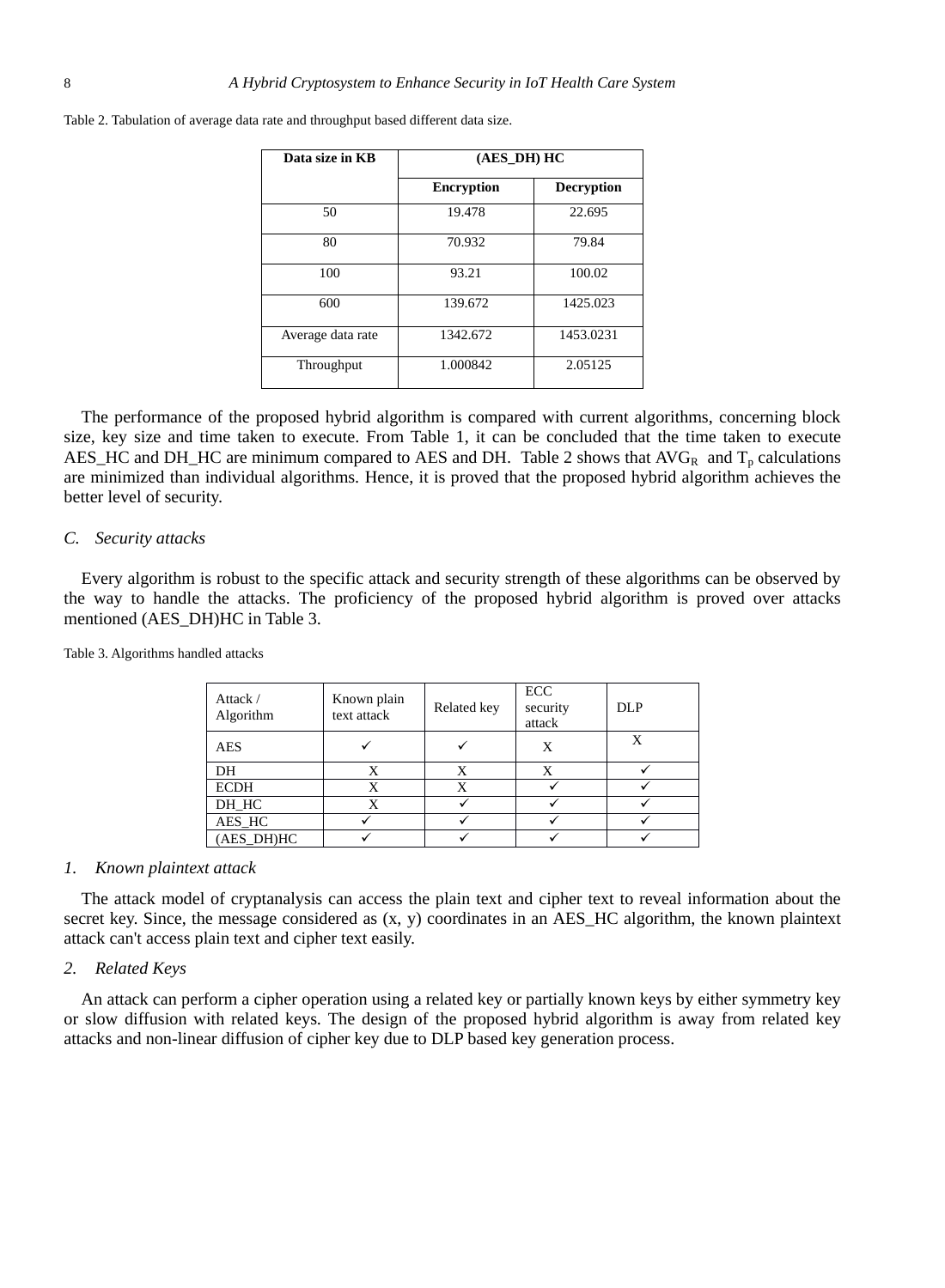#### *3. Interpolation Attacks*

Let n be the polynomial coefficient and m be the block cipher. If  $n \le 2m$ , then an interpolation attack can exist. In the hessian curve, coordinates point  $(x, y)$  on the cipher text attack, fail to obtain the polynomial, which is irreversible. Therefore, 100% failure to the success of interpolation attack.

Efficient arithmetic operation of DLP implements the hybrid algorithm on the hessian curve instead of elliptic curves, hence the ECC security attack is away from the IoT security [18].

#### **5. Conclusions**

IoT health care system holds sensitive medical data that need to be secured efficiently. It can be achieved by the proposed hybrid algorithm(AES\_DH)HC that include the combination of AES\_HC and DH\_HC. To prove that superiority of the proposed hybrid algorithm (AES\_DH)HC, it compared with various security measures. The performance analysis shows that the proposed key generation algorithm reduced computation time which provides faster execution significantly. The execution measures through average data rate and throughput effective way. It also proved that, the (AES\_DH)HC away from known plaintext attack, related key attack, and DLP attacks. Hence, it claimed that the proposed hybrid algorithm is most suitable for the IOT health care system.

## **References**

- [1] L. Eschenauer,V. D. Gligor, A key-management scheme for distributed sensor networks, in: Proceedings of the 9th ACM Conference on Computer and Communications Security, ACM, 2002, pp. 41-47.
- [2] Y. Yang, X. Zheng, C. Tang, Lightweight distributed secure data management system for health internet of things, Journal of Network and Computer Applications 89 (2017) 26-37.
- [3] M. Bhatia, S. K. Sood, A comprehensive health assessment framework to facilitate iot-assisted smart workouts: A predictive healthcare perspective,Computers in Industry 92 (2017) 50-66.
- [4] V. Sermakani, Transforming healthcare through internet of things, in: of Project Management Practitioners' Conference, 2014.
- [5] F. Zubaydi, A. Saleh, F. Aloul, A. Sagahyroon, Security of mobile health (mhealth) systems, in: Bioinformatics and Bioengineering (BIBE), 2015 IEEE 15th International Conference on, IEEE, 2015, pp. 1-5.
- [6] T. K. Goyal, V. Sahula, Lightweight security algorithm for low power iot devices, in: Advances in Computing, Communications and Informatics (ICACCI), 2016 International Conference on, IEEE, 2016, pp. 1725-1729.
- [7] M. T. Gebrie, H. Abie, Risk-based adaptive authentication for internet of things in smart home ehealth, in: Proceedings of the 11th European Conference on Software Architecture: Companion Proceedings, ACM, 2017, pp. 102-108.11
- [8] C. Doukas, I. Maglogiannis, V. Kou\_, F. Malamateniou, G. Vassilacopoulos, Enabling data protection through pki encryption in iot m-health devices, in: Bioinformatics & Bio engineering (BIBE), 2012 IEEE 12th International Conference on, IEEE, 2012, pp. 25-29.
- [9] L. Marin, M. P. Pawlowski, A. Jara, Optimized ecc implementation for secure communication between heterogeneous iot devices, Sensors 15 (9) (2015) 21478-21499.
- [10] R. R. Farashahi, M. Joye, E\_cient arithmetic on hessian curves, in: International Workshop on Public Key Cryptography, Springer, 2010, pp. 243-260.
- [11] A. Liu, P. Ning, Tinyecc: A con\_gurable library for elliptic curve cryptography in wireless sensor networks, in: Proceedings of the  $7<sup>th</sup>$  international conference on Information processing in sensor networks,IEEE Computer Society, 2008, pp. 245-256.